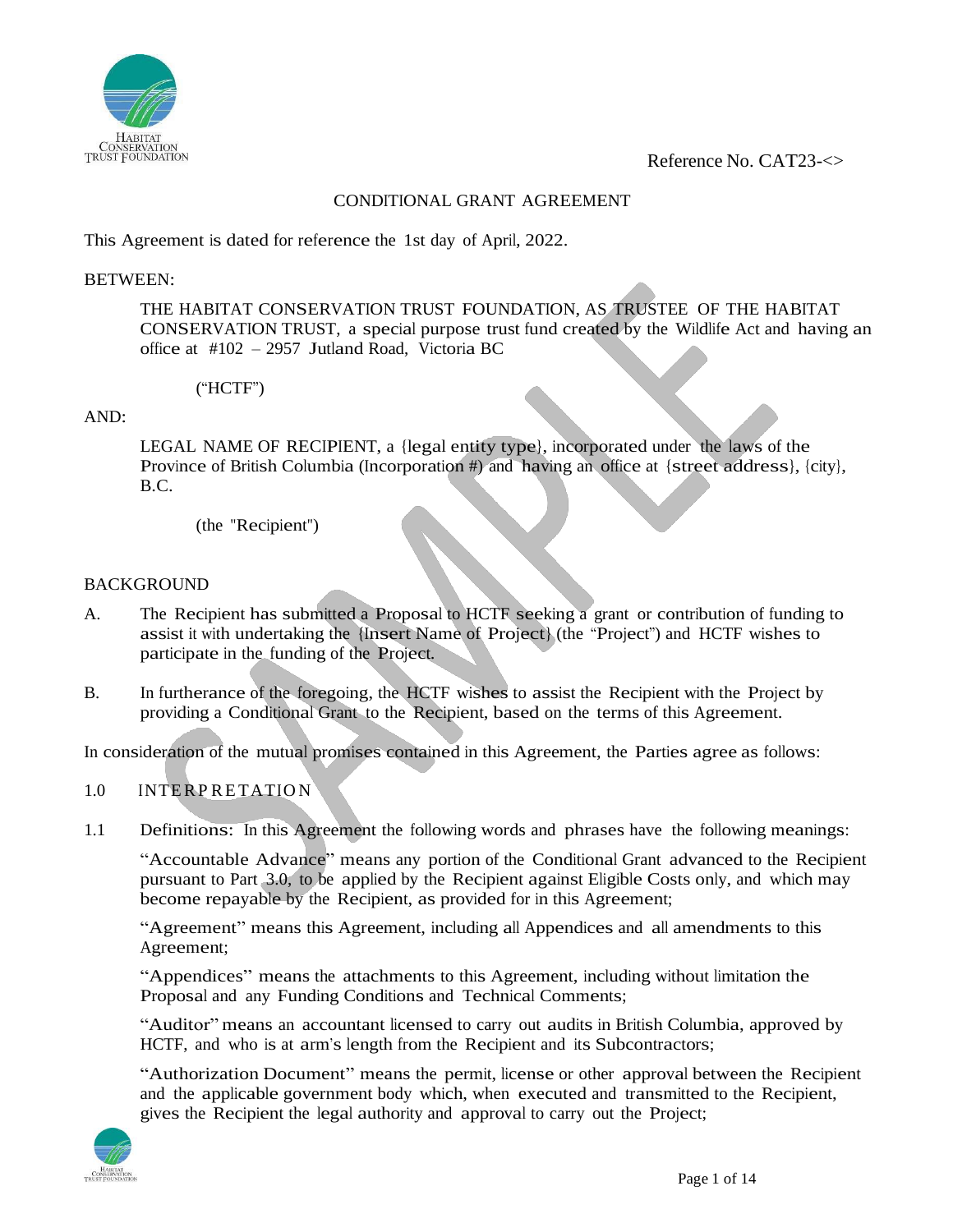"Books of Account" means all records and related information as may be necessary or desirable in HCTF's opinion, to support the reports, statements or documents submitted to HCTF under this Agreement and which may include but not be limited to accurate time records, accounting records, books of accounts, documents, invoices, receipts, vouchers and other supporting documents for the Project;

"British Columbia Dreissenid Mussel Lake Monitoring Field Protocol" means the document published by the Ecosystems Branch of the British Columbia Ministry of Environment and Climate Change Strategy to outline field protocols for Dreissenid Mussel sampling at all life stages and must be followed to complete the Project (version updated in December 2018).

"Communications Materials" means all publications, extension material, signage, presentations, websites, electronic and social media, and other forms of release or communications pertaining to the Project activities under this Agreement;

"Conditional Grant" means the funding HCTF agrees to provide to the Recipient pursuant to this Agreement;

"EligibleCosts" are the costs and expenses that are set out in the Proposal as amended by the Funding Conditions, and which are in the opinion of the HCTF, necessarily and properly incurred by the Recipient in connection with the Project.

"Event of Default" has the meaning as set out in Paragraph 10.3;

"Funding Conditions" means restrictions and other conditions imposed by HCTF on the Project as set out in Appendix 2 and that must be addressed in writing by the Recipient and approved by HCTF prior to the Recipient receiving any part of the Conditional Grant;

"Grant Report" means an accountability measure that provides HCTF with reasonable assurance that the Recipient used the Conditional Grant for its intended purpose. This report must be prepared in accordance with the requirements of this Agreement and specifically with the requirements set out in Part 7.0;

"HCTF's Website" means the website set up by HCTF and found at www.hctf.ca;

"Multi-Year Project" means Projects with two or more Conditional Grants approved in different years.

"Parties" means HCTF and the Recipient;

"Project" means the work or undertaking identified by the Recipient in its Proposal and which HCTF has agreed to provide funding toward as set out in this Agreement;

"Project Deliverables" means all project related documents to be provided to HCTF, including but not limited to Reporting Deliverables, invoices, the signed Agreement, insurance certificates, photos, and Funding Condition responses;

"Proposal" means the proposal submitted by the Recipient to the HCTF pursuant to its call for proposals and which is attached as Appendix 1 to this Agreement. Any required revisions to the original proposal are included where applicable.;

"Reporting Deliverables" means the reports and documents to be provided to the HCTF and include Grant Reports, as well as all publications, other reports and associated data arising from the Project;

"Subcontractor" means a person, firm, corporation or other legal entity contracting with the Recipient to perform a part of the Project;

"Technical Comments" means recommendations for improving the effectiveness of the Project as provided by the Board of Directors of HCTF or an assigned technical review committee as set out in Appendix 2 to this Agreement. These comments are not required to be addressed as a condition of funding approval. It is expected that the Recipient consider these comments when

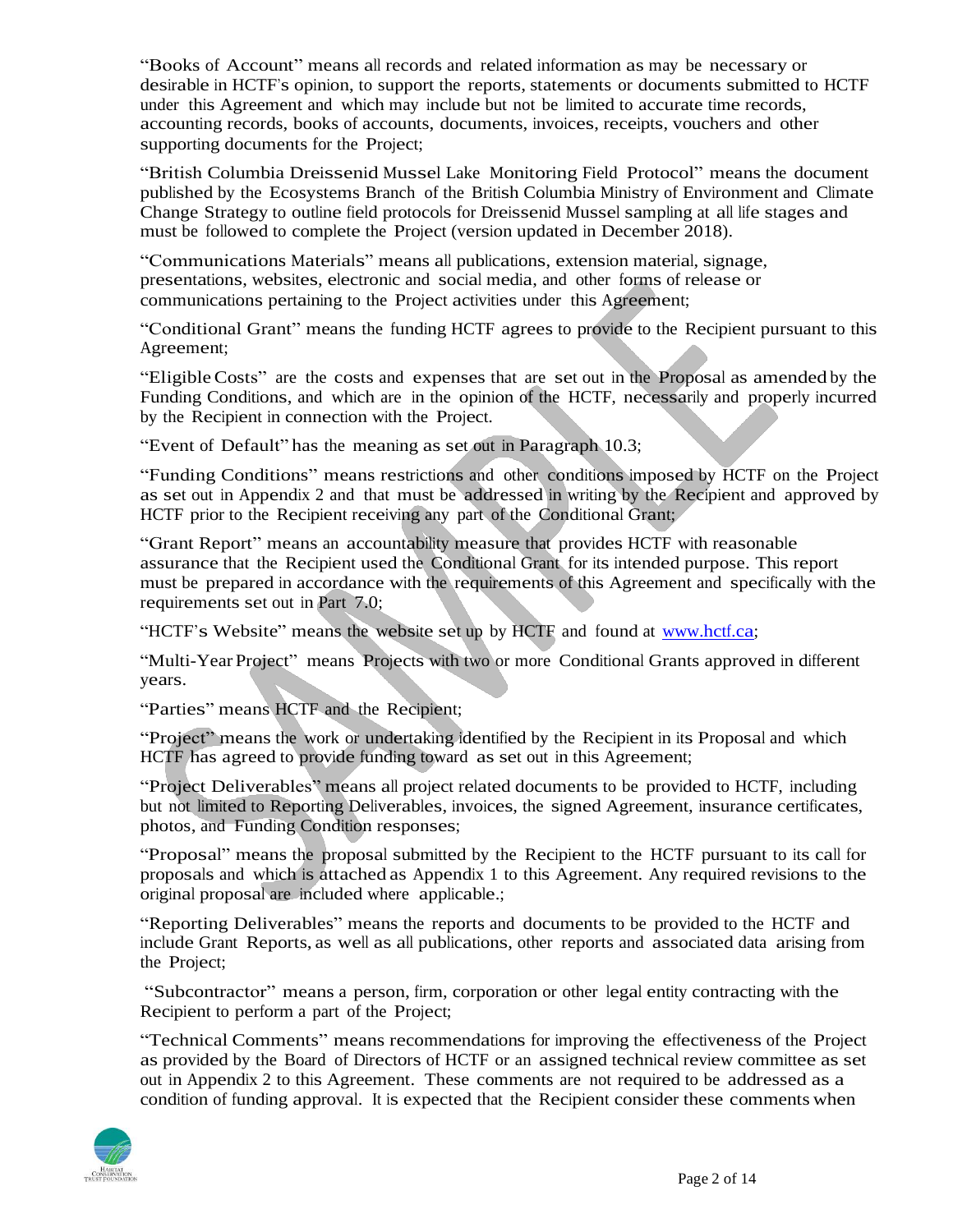planning implementation of the Project and if applicable, when submitting any new proposals for continued funding for the Project. HCTF may not approve future submissions that have not addressed these comments; and

"Term" means the duration of this Agreement as set out in Part 2.0.

- 1.2 Appendices: Each of the Appendices to this Agreement form an integral part of this Agreement as if set out in the body of this Agreement, and the Recipient will comply with all of the terms of the Appendices. If there is a conflict or inconsistency between any of the terms of any of the following, then the order of precedence will be:
	- (a) this Agreement;
	- (b) the Funding Conditions;
	- (c) the Proposal; and then
	- (d) the Sample and Data Submission Procedures.
- 1.3 Laws of British Columbia: This Agreement and all activities under this Agreement will be governed by and construed in accordance with the laws and regulations of the Province of British Columbia.
- 1.4 Headings: The headings appearing in this Agreement are inserted for reference and as a matter of convenience and in no way define, limit or enlarge the scope of any term of this Agreement. This Agreement is divided into the following components:
	- 19.0 PART
	- 19.1 Paragraph
		- (a) Section
			- (i) Subsection
- 1.5 Statutes Referenced: Any reference to a statute in this Agreement, whether or not that statute has been defined, means a statute of the Province of British Columbia unless otherwise stated and includes all regulations at any time made under that statute and any amendments or replacements to that statute and the regulations.
- 1.6 Entire Agreement: This Agreement is the entire Agreement between the Parties regarding the subject matter of this Agreement and no promises, representations, understandings or contracts, whether oral or written, exist between the Parties with respect to the matters set out in this Agreement, except as expressly set out in this Agreement.
- 1.7 Amendments: This Agreement may be amended from time to time by mutual consent of the Parties. All amendments to this Agreement must be made in writing and must be signed by authorized signatories for each of the Parties. For certainty, prior written approval by HCTF is required for any changes to activities or budgets related to the Project, including without limitation activities and budgets stated in the approved Proposal, as amended by the Funding Conditions.
- 1.8 Waiver: No term of this Agreement and no breach by the Recipient of any such term may be waived, except with the written consent of HCTF. Written waiver in one instance by HCTF of any particular term or breach by the Recipient of this Agreement will not be deemed to be waiver in any subsequent or other instance.
- 1.9 Time: Time is of the essence in this Agreement.

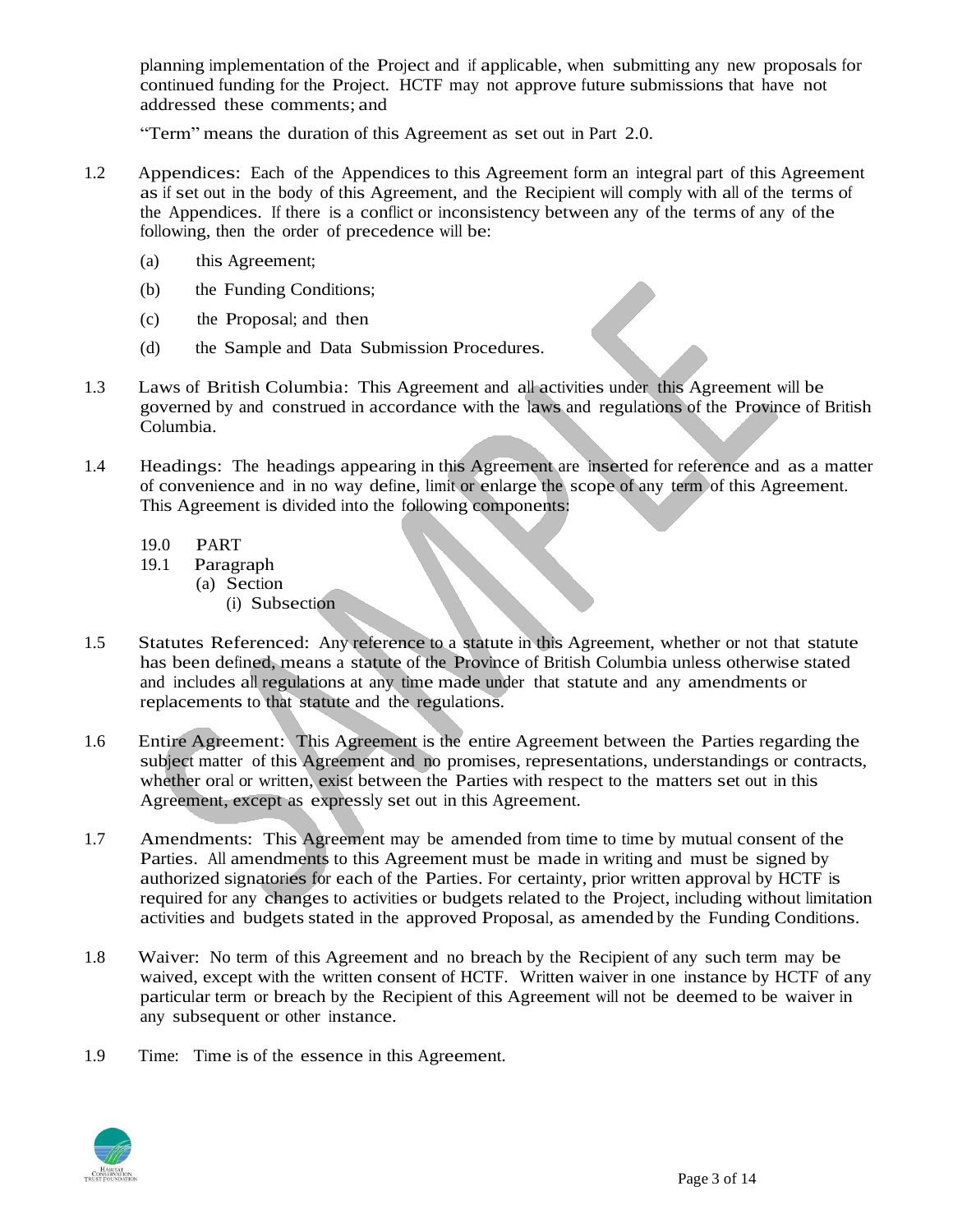- 1.10 Survival: Despite any other term of this Agreement, all terms of this Agreement in favour of HCTF and all of the rights and remedies of HCTF, either at law or in equity, survive the expiration or earlier termination of this Agreement.
- 1.11 Severance: Should any term of this Agreement be struck down in whole or in part by a court of competent jurisdiction, the balance of this Agreement will survive and be enforceable.
- 1.12 Reasonableness: Wherever this Agreement provides that
	- (a) an action may be taken;
	- (b) a consent must be obtained;
	- (c) an approval must be obtained; or
	- (d) a determination must be made, (collectively for this Paragraph an "Action"),

then the applicable Party will act reasonably in taking such Action. However, where this Agreement states that a Party has sole discretion to take an Action, there will be no requirement to show reasonableness or to act reasonably in taking that Action.

### 2.0 TER M

- 2.1 The Term of this Agreement will start on April 1, 2022 and end on November 30, 2023.
- 2.2 This funding is for one year only. Any future funding for this Project beyond the Term requires the submission of a new proposal for each subsequent year and written acceptance of continued funding for the Project by HCTF for each future year. HCTF will not be liable to the Recipient in any way if funding is not provided beyond the Term of this Agreement.
- 3.0 CONDITIONAL GRANT
- 3.1 The monies are to be spent on the Project, as specified in the Proposal including any modifications from the Funding Conditions.
- 3.2 All funding under this Agreement is conditional on compliance by the Recipient with the terms and conditions of this Agreement and subject to those terms and conditions which may reduce funding.
- 3.3 The HCTF will provide the Recipient with a Conditional Grant to a maximum of  $\zeta$  for Eligible Costs, as follows:
	- (a) an Accountable Advance of  $\leq$  (70%), following:
		- (i) the execution and delivery of this Agreement;
		- (ii) the Recipient's submission to HCTF of certificates evidencing insurance requirements as set out in Part 9.0; and
		- (iii) satisfactory evidence Funding Conditions have been satisfied;
	- (b) a final payment of up to  $\leq$  (30%) upon submission of an acceptable Grant Report, approved by HCTF, with an invoice requesting final payment. The final 30% represents a holdback (i.e. not an advance). The Recipient must complete the Project before requesting final payment.
- 3.4 Despite Paragraph 3.3, HCTF may, at its sole discretion, refuse to make a payment under that Paragraph if, when the payment is due, the Recipient is in default either:

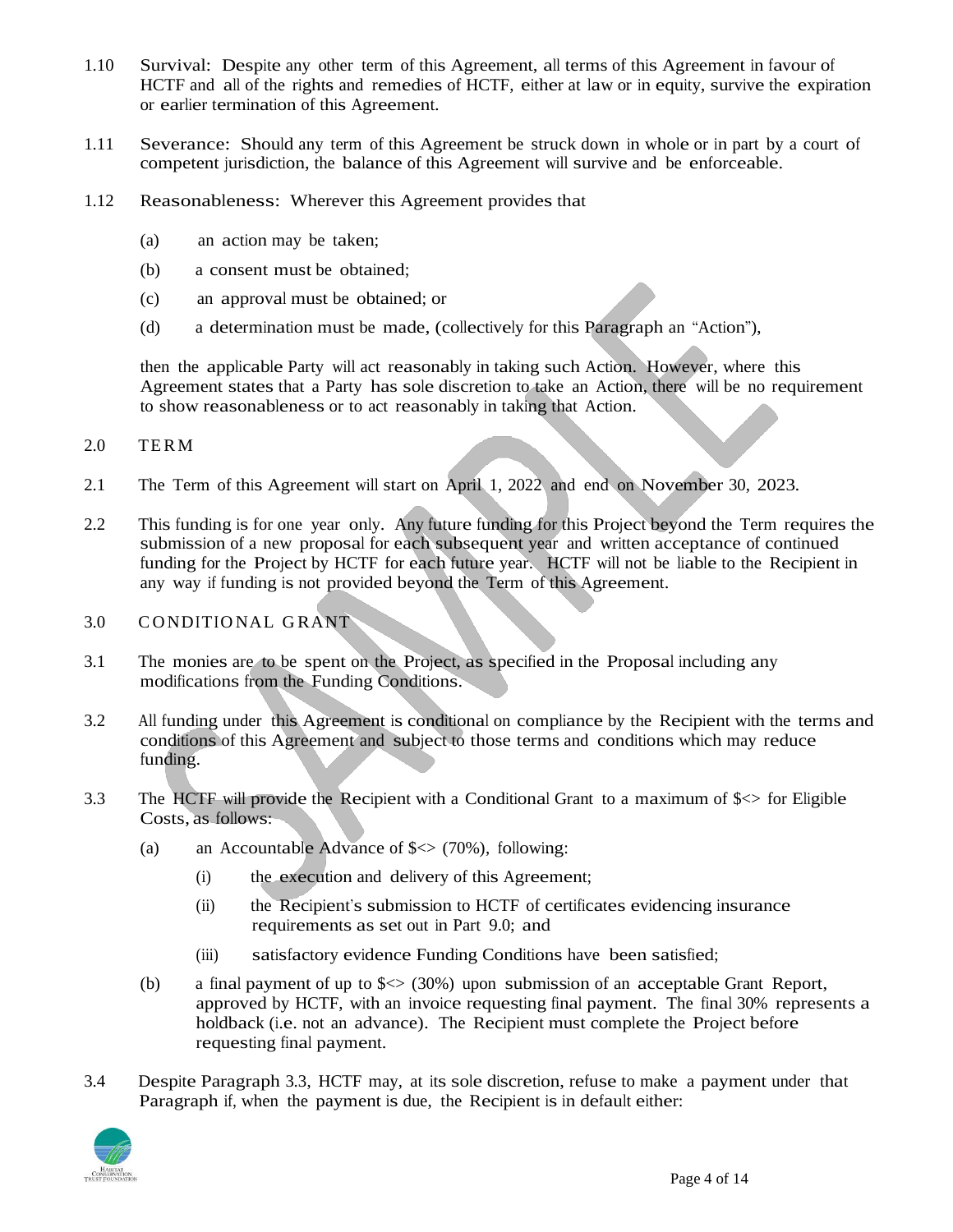- (a) under the terms of this Agreement; or
- (b) if outstanding Project Deliverables exist relating to any other contractual obligations the Recipient may have with HCTF.
- 3.5 All requests for payment should identify the Reference no {Insert CAT23-X-XXX}.
- 3.6 The Recipient must return any unspent funds to HCTF within 60 days of the Project completion or immediately upon the termination of this Agreement.
- 3.7 Expenses claimed (e.g. travel, hotels, and meals) cannot exceed HCTF's travel expense rates as set out on HCTF's Website or available upon request from HCTF.
- 3.8 Despite any other terms of this Agreement, HCTF may deduct from an Accountable Advance or request for final payment:
	- (a) any costs claimed by the Recipient that HCTF deems not to be Eligible Costs;
	- (b) any adjustments HCTF is entitled to make under this Agreement; and
	- (c) any amounts the Recipient owes HCTF for any reason.

## 4.0 DUTIES OF THE RECIPIENT

- 4.1 The Recipient will:
	- (a) complete the Project within the Term;
	- (b) comply with the terms of this Agreement;
	- (c) ensure that necessary Authorization Documents are obtained before commencing work;
	- (d) permit the access at all reasonable times to the work sites or Project areas which are, have been or are to be the subject of this Agreement;
	- (e) not exceed the Eligible Costs as set out in the Proposal, including any modifications in the Funding Conditions;
	- (f) apply all Accountable Advances and the final payment directly against Eligible Costs;
	- (g) provide all equipment, materials, supplies, labour, supervision and accommodation necessary to perform the work necessary to complete the Project;
	- (h) exercise the standard of care, skill and diligence normally exercised and observed by competent persons engaged in the performance of activities similar to the Project;
	- (i) promptly pay all persons employed or engaged in the carrying out the Project or supplying materials, in accordance with the terms of their engagement or employment;
	- (j) with respect to persons employed to carry out the Project, ensure that this employment will comply with all applicable legislation;
	- (k) ensure that all health and safety standards are met, including protocols and requirements relating to COVID-19;
	- (l) get permission from landowners where needed to enter any land for the purpose of carrying out the Project;
	- (m) ensure that it and any employees, Subcontractors, volunteers or agents employed on the Project are competent, properly trained and instructed as required to undertake and successfully complete the Project;

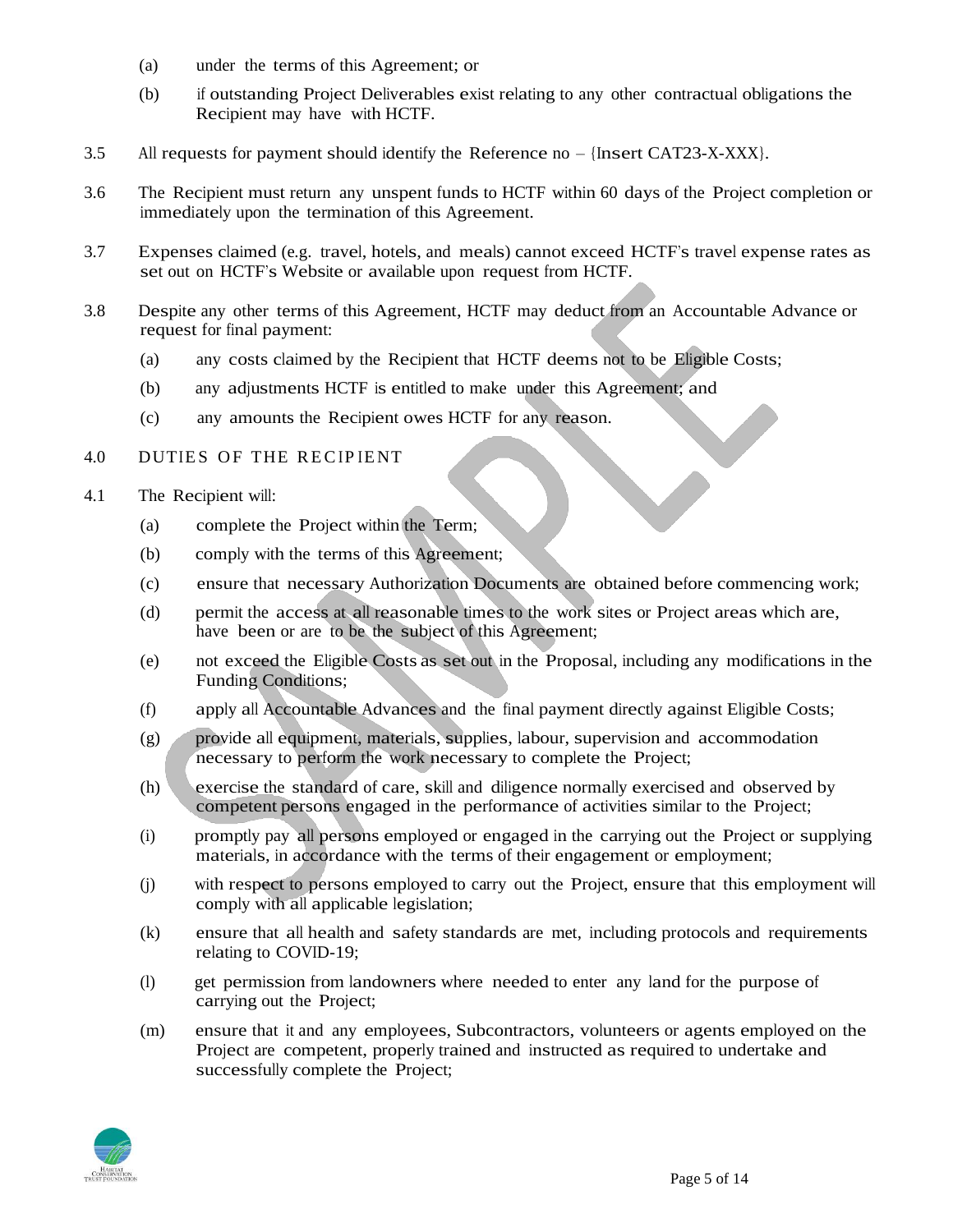- (n) provide an update on Project plans and activities, either in writing or verbally when requested to do so by HCTF, within two weeks of such a request;
- (o) provide for any on-going Project operations and maintenance activities and related costs that are not set out in the Proposal as amended by the Funding Conditions, including any activities or costs that extend beyond the Term of this Agreement;
- (p) address in writing the Funding Conditions as set out in Appendix 2 and submit them for approval by HCTF;
- (q) consider the Technical Comments when planning implementation of the Project and if applicable, when submitting any new proposals for continued funding for the Project. HCTF may not approve future submissions that have not addressed these comments;
- (r) follow the instructions provided in Appendix 3: Sample and Data Submission Procedures; and;
- (s) complete sampling following procedures outlined in the British Columbia Dreissenid Mussel Lake Monitoring Field Protocol.
- 4.2 For greater certainty, regardless of any other provision in this Agreement, the Recipient agrees that it will only spend the Conditional Grant for one or more of the following purposes and for no other purpose, as per Part 3, Section 122 (1) of the Wildlife Act:
	- (a) the conservation or enhancement of biological diversity, fish, fish habitat, wildlife or wildlife habitat;
	- (b) the acquisition and management of land for the conservation or enhancement of a population of a species of fish or wildlife and its habitat;
	- (c) the furthering, stimulation and encouragement of knowledge and awareness of fish or wildlife and their habitat, or of the existence and purpose of the society, by way of promotional, educational or other materials, goods, programs or services;

## 5.0 DUTIES OF HCTF

- 5.1 HCTF will:
	- (a) provide Accountable Advances and a final payment to the Recipient according to the terms of this Agreement; and
	- (b) retain the appropriate internal and external personnel and facilities to carry out its responsibilities under this Agreement.
- 5.2 The HCTF assumes no liability for loss, injury, or damage suffered or caused as a result of this Project.
- 6.0 S UBCO NTR ACTING AND AS S IG NME NT
- 6.1 HCTF may assign its rights and obligations under this Agreement to another person or party without the Recipient's prior approval. If such an assignment occurs, HCTF will notify the Recipient in writing and provide any applicable instructions for altering the Agreement or the rights and obligations of the Parties.
- 6.2 The Recipient must not subcontract any obligation under this Agreement without the prior written consent of the HCTF and such approval can be withheld at HCTF's sole discretion. Providing any form of a contribution, gift or grant, either conditional or unconditional, is considered a form of sub-contracting. If a Subcontractor is listed in the Proposal, this is considered sufficient written consent unless the Funding Conditions state otherwise. No subcontract, whether consented to or

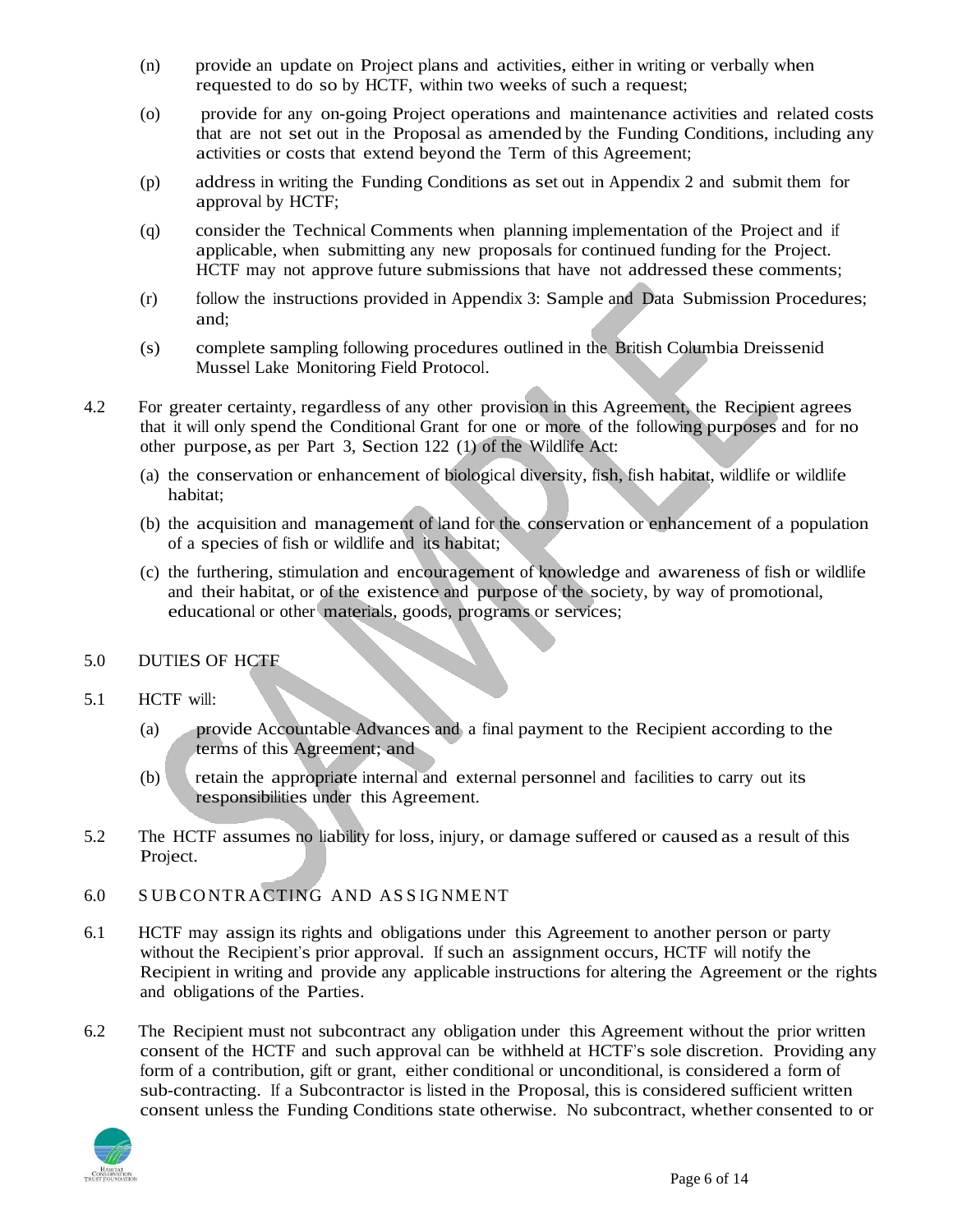not, relieves the Recipient from any obligations under this Agreement. The Recipient must ensure that any agent, employee or Subcontractor, used on the Project, fully complies with this Agreement.

- 6.3 If during the Term of this Agreement, the Recipient sells, transfers or disposes of any interest in its business, other than in the ordinary course of its business, whether by sale of assets, shares or otherwise, that may affect this Agreement then the Recipient will:
	- (a) immediately notify HCTF;
	- (b) disclose all relevant information regarding the acquisition or disposition to HCTF; and
	- (c) enter into an Agreement with HCTF to adjust the funding, deliverables and other related matters in the relevant documents upon terms and conditions determined necessary in HCTF's reasonable opinion.
- 6.4 The Recipient will not assign any of its rights or obligations under or any interest in this Agreement without HCTF's prior written approval, which HCTF may in its sole discretion withhold.
- 6.5 The Recipient must not provide any services to any person in circumstances, which could give rise to a conflict of interest between the duties to that person and duties to the HCTF under this Agreement.
- 6.6 The Recipient must not do anything that would result in hired personnel being considered an employee of the HCTF.
- 6.7 The Recipient must not commit or purport to commit the HCTF to pay any money except as authorized by this Agreement.
- 6.8 This Agreement will operate to the benefit of and be binding upon the Recipient and its successors and permitted assigns and HCTF and its assigns.

# 7.0 REPORTS, RECORDS AND AUDITS

- 7.1 The Recipient must:
	- (a) keep Books of Account at the Recipient's main place of business for a period of five years after the earliest of the following:
		- (i) the completion of the Project;
		- (ii) the end of the Term of this Agreement; or
		- (iii) the expiration or earlier termination of this Agreement;
	- (b) permit HCTF, or its agent with written authorization from HCTF, during normal business hours, to examine and copy and take away copies of any or all of the Books of Account that may be necessary or desirable in HCTF's, or its agent's opinion to verify the Recipient's compliance with this Agreement;
	- (c) provide original or certified copies of any Books of Account when requested by HCTF within 7 days of such request; and
	- (d) within 15 days of receiving a request from HCTF, submit further documentation, verification or information to support the Eligible Costs claimed.
- 7.2 All documents submitted to HCTF by the Recipient and their Subcontractor(s) under this Agreement will become the property of the HCTF.

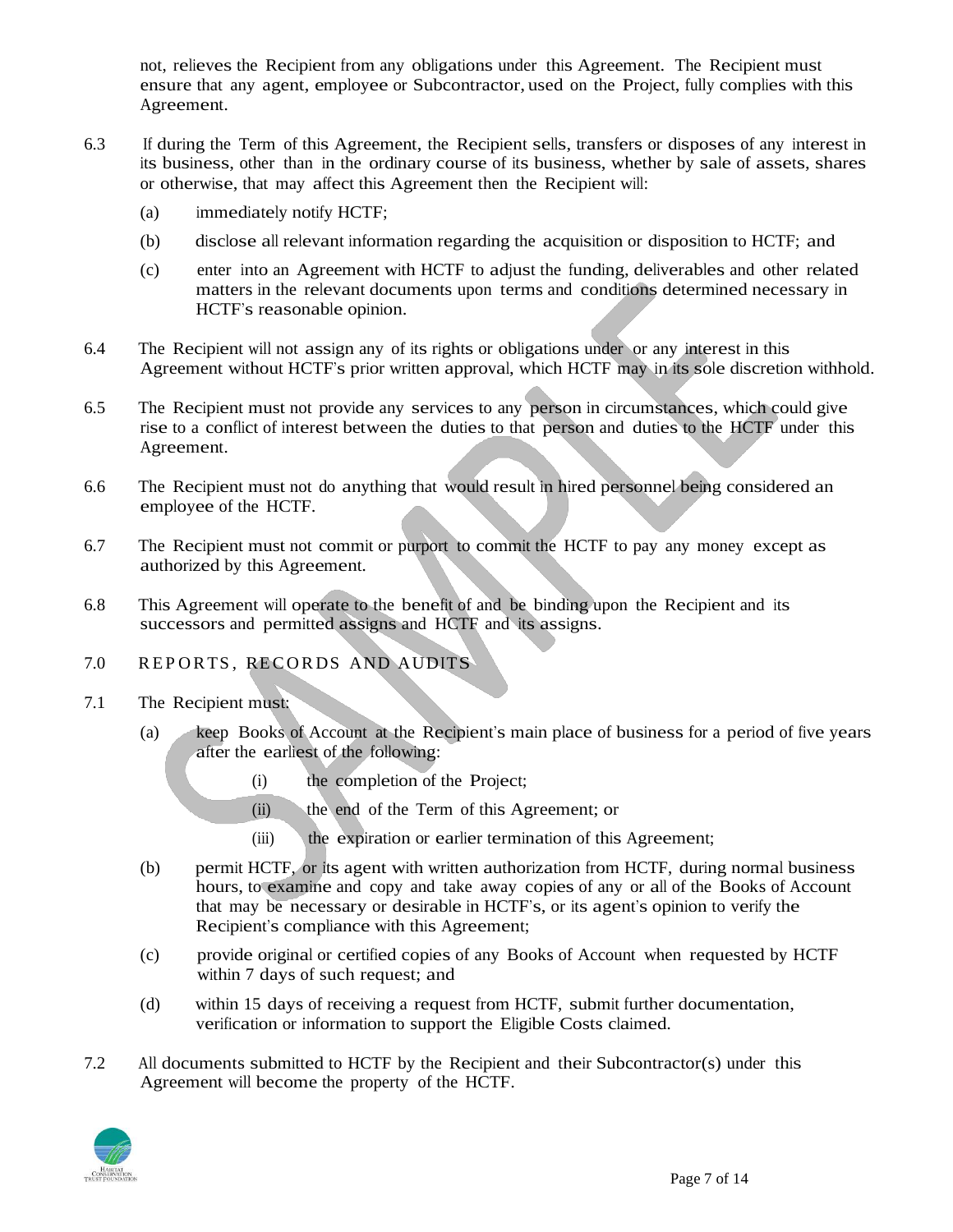- 7.3 Timelines for reporting requirements are directly linked to the payment process outlined in Part 3 of this Agreement.
- 7.4 A Grant Report consists of written commentary on the completed activities and outcomes of the Project(s) and an expenditure listing that accounts for all expenditures paid to date on the Project(s). The Recipient should use all reasonable efforts to embed high quality images into their Grant Report as this enhances the project documentation. A Grant Report:
	- (a) is required for each approved Project for which a recipient submitted a Proposal;
	- (b) must be submitted when requesting the final payment as set out in Paragraph 3.3 or upon termination of this Agreement; and
	- (c) must follow the sample format as provided by HCTF.
- 7.5 All reporting requirements must be met within the Term of this Agreement.
- 7.6 When submitting a Grant Report the Recipient must also submit a reasonable number of high quality digital photos, as separate digital files, of any fieldwork components of the Project(s). Note, all submitted photo images are available free of charge to the HCTF for the non-exclusive use in promoting the HCTF. If requested by the Recipient, and if a photo is used by HCTF, photo credit will be given to the photographer.
- 7.7 The Recipient must provide electronic versions of all Reporting Deliverables and invoices to: [reporting@hctf.ca.](mailto:reporting@hctf.ca)
- 7.8 At HCTF's discretion, the Recipient may be requested to provide a second electronic copy of the Grant Report and any related technical publications to the Provincial Government. Alternatively, at HCTF's discretion, HCTF may share any Reporting Deliverables directly with the Provincial Government.
- 7.9 At HCTF's sole discretion, any Reporting Deliverables or Communications Materials submitted by the Recipient may be catalogued in a document management system that is accessible to the general public.
- 7.10 The HCTF may provide the Recipient with additional instructions throughout the Term of this Agreement regarding the logistics for submitting Project Deliverables.
- 7.11 All Project Deliverables submitted to the HCTF must identify the HCTF assigned project number, which is {insert project  $\#$ } and the assigned contract number, which is {insert contract  $\#$ }.
- 7.12 If the reports and statements submitted under this Part are incomplete or otherwise not satisfactory to HCTF, at its sole discretion, then, in addition to any other remedies set out in this Agreement, HCTF may require the Recipient to revise the report or statementso as to provide all the information in a manner that is satisfactory to HCTF.
- 7.13 If the Recipient does not submit Reporting Deliverables on time, then, in addition to any other remedies set out in this Agreement, HCTF may disallow the Eligible Costs associated with the preparation of the reports and statements.

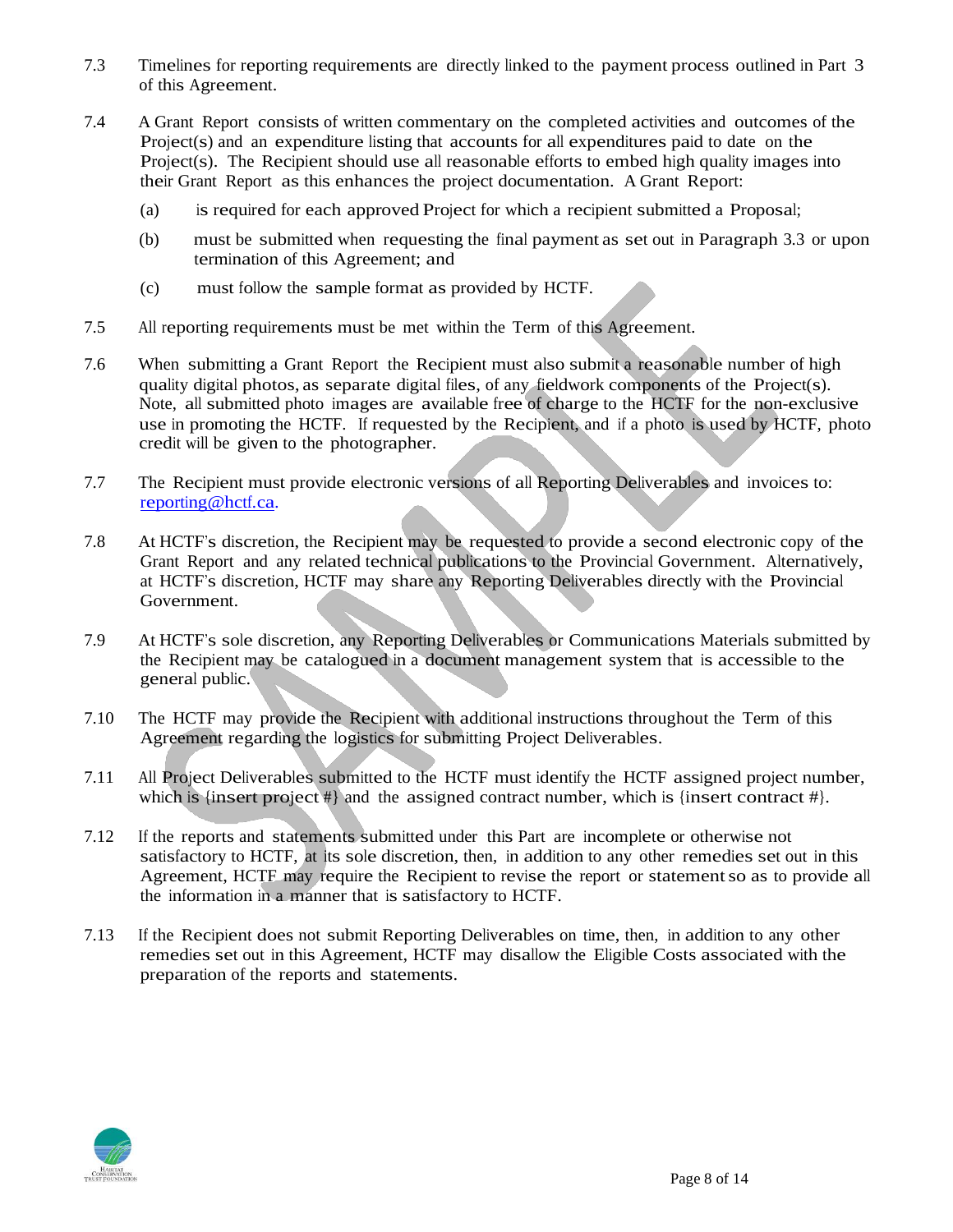- 7.14 Notwithstanding paragraph 2.1, HCTF may elect to evaluate the Project while it is in progress and/or after it is completed. In the event of an evaluation, at its own expense, HCTF may engage the professional services of an external consultant or an Auditor. As per Paragraph 7.1, the Recipient will make available all Books of Account and any other supporting documentation or information relating to the Project that in HCTF's opinion are required to complete the evaluation. The evaluation may include visits by HCTF staff and others to the Project site and/or the Recipient's place of business.
- 7.15 Notwithstanding paragraph 2.1, HCTF may request the Recipient participate in an evaluation workshop while the Project is in progress and/or after it is completed. If requested, the Recipient will make every effort to attend the workshop. If the Recipient cannot attend, another individual involved in the Project (from the Recipient's place of business, or elsewhere) may attend in the Recipient's place. Travel and other costs to attend the workshop should be taken from the Recipient's project budget, if available. If unavailable, the Recipient may make a special request to HCTF to cover the travel and accommodation costs of attending the workshop.
- 7.16 The Recipient will assist HCTF by whatever means are necessary to facilitate the evaluations referred to in Paragraphs 7.14 and 7.15.

### 8.0 COMMUNICATIONS

- 8.1 The Recipient must recognize funding support from HCTF and the Province of British Columbia in all Communications Materials pertaining to the Project activities under this Agreement.
- 8.2 The Recipient and HCTF agree that all Communications Materials, including signs, associated with communications or public awareness relating to this Agreement, produced by or on behalf of the Recipient or HCTF will:
	- (a) contain a clear and prominent acknowledgement of HCTF and the Province of British Columbia for the contribution and follow any additional instructions provided by HCTF;
	- (b) contain a highly visible HCTF logo (available from HCTF's website).
- 8.3 HCTF reserves the right to share Recipient's contact information with interested members of the media or public for purposes of reviewing and discussing Project objectives and outcomes.
- 8.4 HCTF may elect to undertake additional communications initiatives regarding the project. If requested by HCTF, the Recipient agrees to cooperate with HCTF to facilitate these communications activities.
- 8.5 Any publications, news releases, announcements, conference presentations, and all other public dissemination of material pertaining to the work of this Agreement must acknowledge funding provided by the BC Ministry of Environment and Climate Change Strategy and Fisheries and Oceans Canada. These materials must be submitted for review and approval to the primary contact at BC Ministry of Environment and Climate Change Strategy at least 15 business days prior to planned public release. The federal logo must be used and must follow the Federal Identity Program Standards found on the Canada.ca website.

# 9.0 INDEMNIFICATION AND INSURANCE

9.1 The Recipient will indemnify and hold harmless HCTF, its employees and agents (collectively referred to in this Paragraph as "HCTF") from and against any and all losses, claims, damages, actions, causes of action, costs and expenses of whatsoever kind or nature that HCTF may incur,

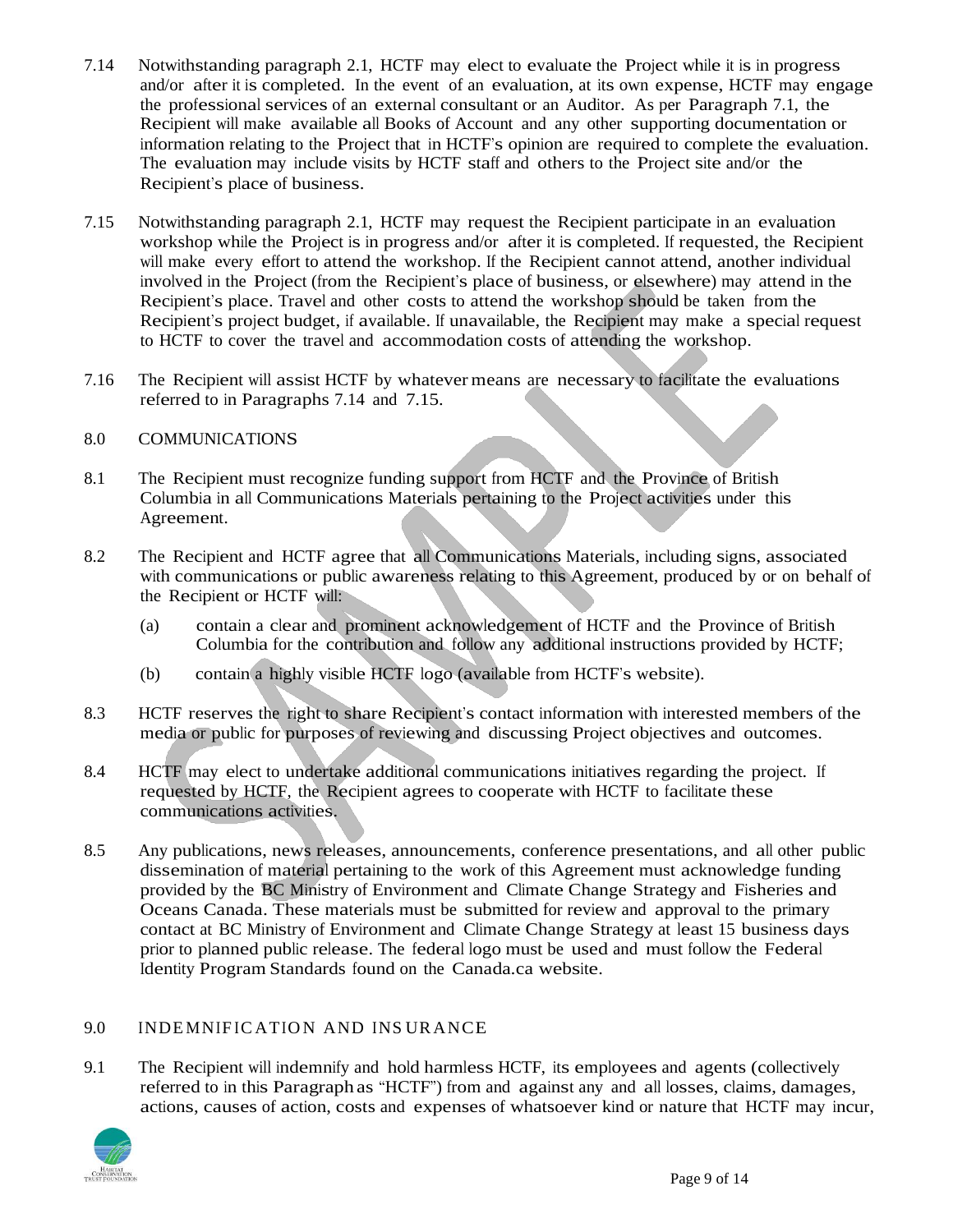suffer or be put to either before or after the expiration or termination of this Agreement, by reason of any wrongful act or omission of the Recipient, its employees, officers, directors, shareholders or agents, or any Subcontractors or supplier of materials or services or any of their employees, officers, directors, shareholders or agents, as a result of or in any way arising out of this Agreement, the actions of the Recipient, or the Project, except where, and to the extent that, the loss, claim, damage, action, cause of action, cost or expense arises from the negligence or willful default of HCTF. Such indemnification survives the termination or expiration of this Agreement and any sub-contract.

- 9.2 Without limiting its obligations or liabilities under this Agreement, and at its own expense, the Recipient must obtain and maintain insurance which it is required to have by law and insurance which a prudent businessperson conducting similar operations would obtain and maintain to cover the risks it has assumed or may encounter as a result of entering into this Agreement or completing the project during the Term.
- 9.3 All the foregoing insurance will be primary and not require the sharing of any loss by any insurer of HCTF.
- 9.4 The Recipient will provide HCTF with acceptable certificates evidencing that HCTF has been added as an additional insured under the required insurance Comprehensive/Commercial General Liability in an amount not less than \$2,000,000.00 inclusive per occurrence against bodily injury and property damage. A sample format for a certificate of insurance can be found on HCTF's Website or which is also available upon request from HCTF. When requested by HCTF, the Recipient will provide certified copies of required policies. Upon expiration of or cancellation of any required insurance during the term of this agreement, the Recipient shall submit renewal certificates to HCTF.
- 9.5 All required insurance (except ICBC provided automobile liability insurance), will be endorsed to provide HCTF with 30 days advance written notice of cancellation or material change.
- 9.6 The Recipient hereby waives all rights of recourse against HCTF with regard to damage to the Recipient's property.
- 10.0 TERMINATION, EVENTS OF DEFAULT AND REMEDIES
- 10.1 This Agreement may be terminated by thirty days written notice by either Party to the other Party.
- 10.2 Where this Agreement is terminated pursuant to Paragraph 10.1 then:
	- (a) the Recipient may claim as Eligible Costs all direct reasonable Eligible Costs incurred on the Project up to the date the notice is received by the other Party; and
	- (b) The HCTF, at its sole discretion, may decline to provide any additional funding after the termination date.
- 10.3 The occurrence of any one or more of the following events will constitute an Event of Default under this Agreement:
	- (a) the Recipient fails to perform or comply with any term of this Agreement;
	- (b) the Recipient fails to remedy any variation from an Authorization Document, law, statute or enactment within a reasonable period of time as determined by HCTF;
	- (c) if any information, statement, certificate, report or other document given by or on behalf of the Recipient pursuant to, or as a result of, this Agreement is untrue or knowingly incorrect;

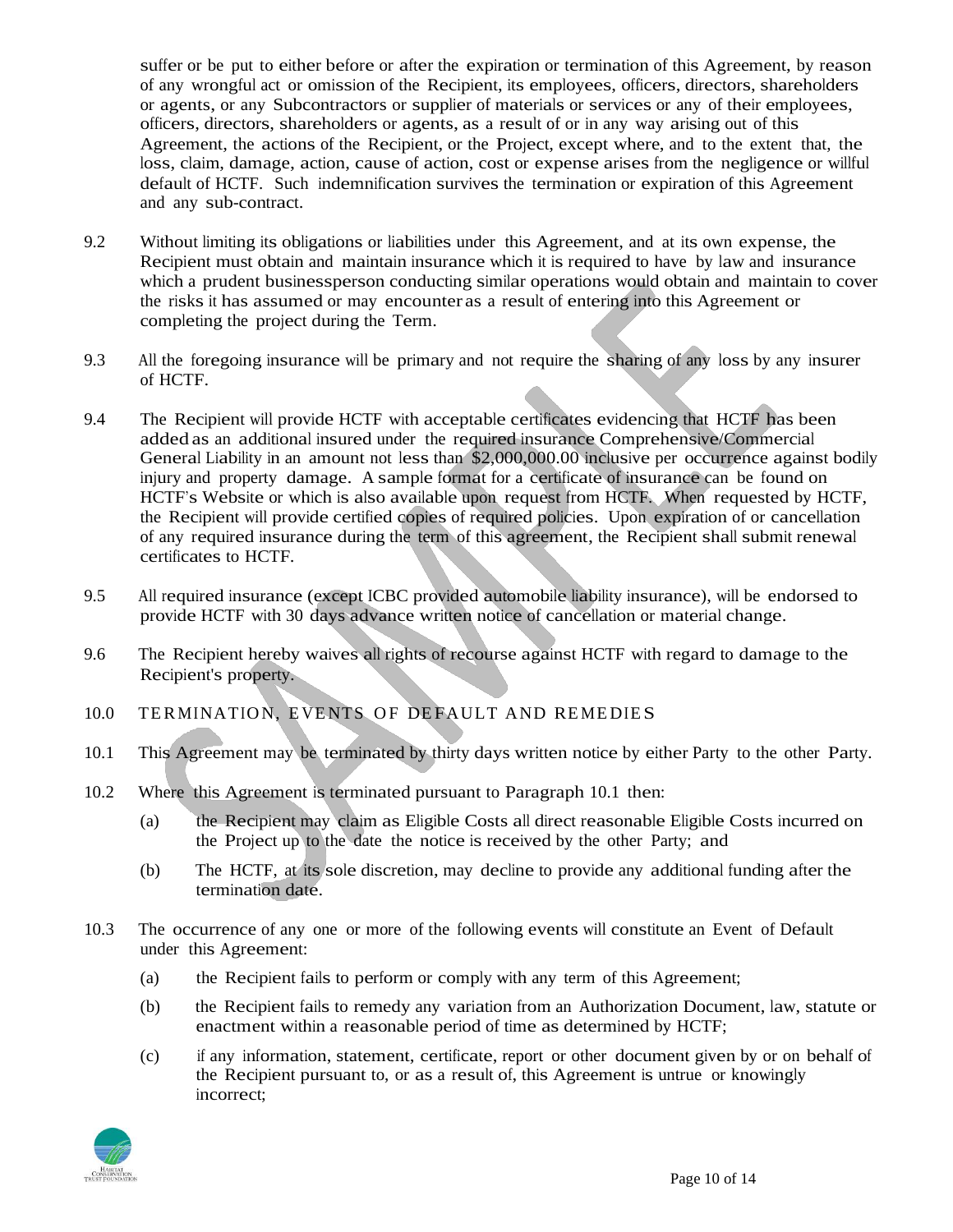- (d) a change occurs with respect to any one or more, including all, of the properties, assets, condition (financial or otherwise), business or operations of the Recipient which, in the opinion of HCTF, materially adversely affects the ability of the Recipient to fulfill its obligations under this Agreement; or
- (e) in HCTF's opinion, the Recipient is unable to meet its obligations as they become due to HCTF or a third party.
- 10.4 If any Event of Default occurs, HCTF may give written notice thereof to the Recipient and HCTF may, at its sole discretion do any, or all of the following:
	- (a) terminate this Agreement;
	- (b) withhold, or suspend payment of, all or a portion of the Conditional Grant;
	- (c) disallow the Eligible Costs associated with the Project;
	- (d) require the Recipient to repay HCTF all or a portion of the Conditional Grant;
	- (e) use the withheld or repaid portion of the Conditional Grant to remedy the Event of Default;
	- (f) request, and the Recipient will deliver to HCTF, within 30 calendar days of the request, a written report, in form and content satisfactory to HCTF and prepared by a person acceptable to HCTF, evaluating the financial status and condition of the Recipient; or
	- (g) take any other action HCTF considers appropriate.
- 10.5 If this Agreement is terminated pursuant to 10.1 or 10.4, no claim will be made by the Recipient for damages or losses of whatsoever kind or nature occasioned by that termination, and HCTF will be under no further obligation to the Recipient except for Eligible Costs properly incurred up to the date of termination.
- 10.6 Despite any other terms of this Agreement, if this Agreement ends for any reason and HCTF determines that the Eligible Costs incurred by the Recipient are less than the aggregate amount of the Accountable Advances made to the Recipient by HCTF, or if HCTF determines that the Recipient owes money to HCTF under this Agreement for any other reason, the Recipient will promptly repay money owing to HCTF, together with interest, at an interest rate equal to the prime rate charged by the Canadian Imperial Bank of Commerce plus four percentage points per annum, calculated monthly, not in advance, accrued from the date the money becomes due until the date of actual payment in full to HCTF.
- 10.7 The rights, powers, and remedies conferred on HCTF under this Agreement are not intended to be exclusive and each will be cumulative and in addition to and not in substitution for every other right, power and remedy existing or available to HCTF under this Agreement, any other Agreement, at law or in equity and the exercise by HCTF of any right, power or remedy will not preclude the simultaneous or later exercise by HCTF of any other right, power or remedy.

# 11.0 OWNERS HIP OF MATERIAL AND ASSETS

11.1 All Material that has been produced or received by the Recipient or any Subcontractor as a result of this Agreement (collectively the "Material"), including, without limitation, accounting records, findings, software, data, specifications, drawings, reports, and documents, whether complete or not and any property HCTF provides to the Recipient or a Subcontractor is HCTF's exclusive property. The copyright in the Material belongs exclusively to HCTF. Upon HCTF's request, the Recipient must deliver to HCTF documents satisfactory to HCTF waiving in its favour any moral rights which the Recipient or its employees or Subcontractors may have in the Material and confirming the vesting of the copyright in HCTF. The Recipient must deliver the Material to HCTF immediately upon request.

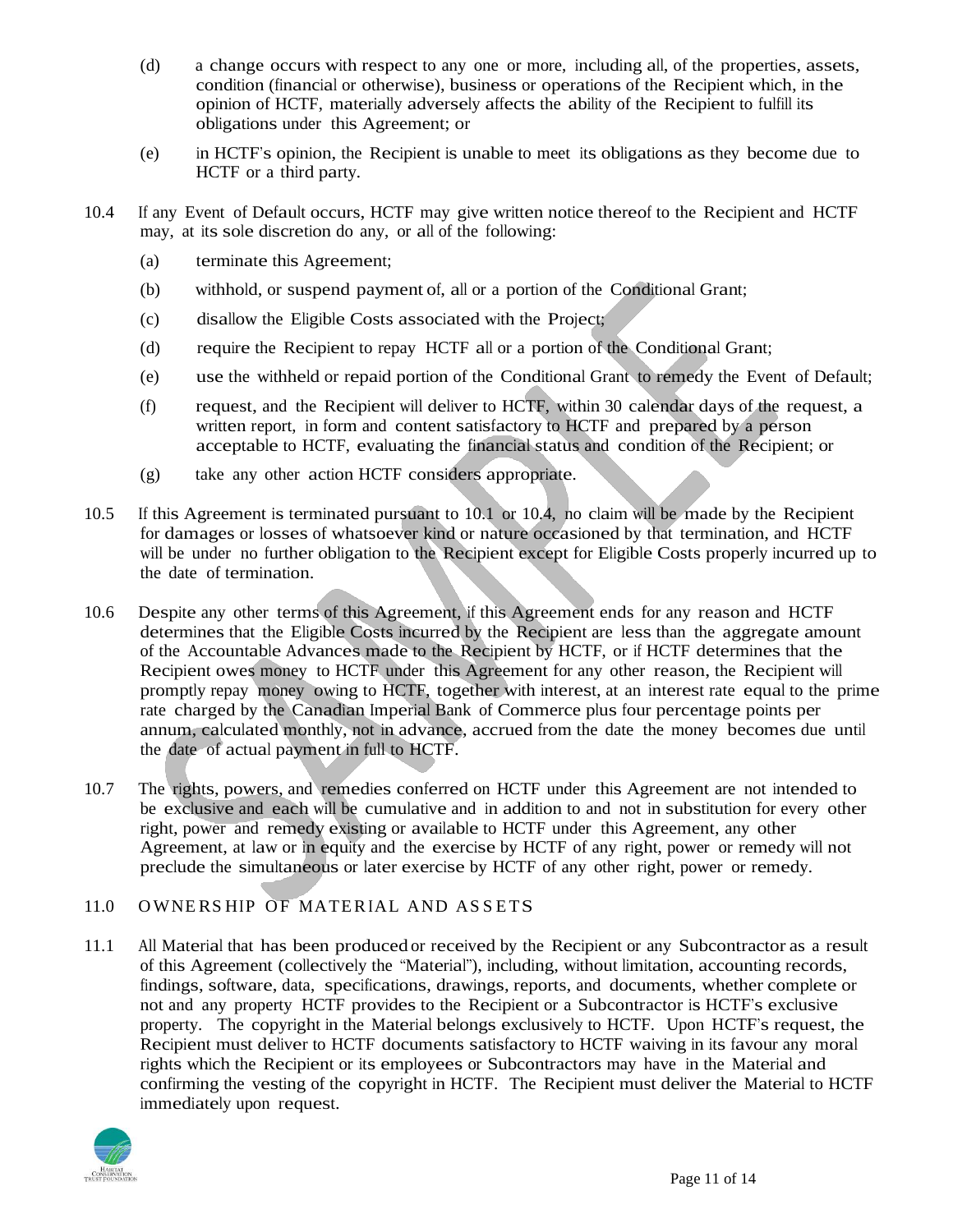- 11.2 The Recipient will not be restricted from presenting publications at symposia, national or regional professional meetings, or from publishing in journals or other publications, accounts of the work pertaining to this Agreement. Publications, conference presentations, symposia and all other dissemination of material pertaining to the work of this Agreement will recognize HCTF.
- 11.3 Original receipts, warranty cards and serial numbers for any equipment or assets purchased with grant funds at a cost of \$1,000 or greater must be kept by the Recipient and if requested, be made available to HCTF. Equipment or assets costing \$1,000 or greater must be recorded in the appropriate sections of all required reports. Any equipment or asset purchases, costing \$1,000 or greater, required for this Project but not approved in the Proposal must be pre-approved, in writing by the HCTF office.

## 12.0 LEGISLATION

- 12.1 The Recipient will:
	- (a) comply with all federal, provincial, regional and municipal laws, statutes, enactments, legislation, by-laws, rules and regulations and the Authorization Document(s);
	- (b) remedy any conditions or matters that arise during the course of completing the Project that must be addressed under any applicable law, legislation, regulation or the Authorization Document(s); and
	- (c) remedy promptly, at its own expense, any defaults or any legislative infractions caused by the Recipient, its agents, employees or Subcontractors.
- 12.2 All Recipient Material, information and reports provided to HCTF may be subject to disclosure in accordance with the Freedom of Information and Protection of Privacy Act (British Columbia).
- 12.3 Notwithstanding Paragraphs 11.2 and 12.2, the Recipient will treat as confidential and will not, without the prior written consent of HCTF, disclose or permit to be disclosed either before or after the expiration or earlier termination of this Agreement, any of the Material or any information supplied to, obtained by, or which comes to the knowledge of the Recipient as a result of this Agreement, except if:
	- (a) the disclosure is necessary to enable the Recipient to fulfill its obligations under this Agreement;
	- (b) the disclosure is consistent with the terms outlined under Paragraph 11.2 Agreement; or
	- (c) the Recipient is required to by applicable law; or
	- (d) where such information is readily available to the public.
- 12.4 For the purposes of the Workers Compensation Act and regulations to that Act, the Recipient will be the "Principal Contractor" or "Prime Contractor" for the Project, as described in the Act and/or regulations to the Act, and will carry out the duties described therein.

### 13.0 DISPUTE RESOLUTION

- 13.1 Where a dispute arises involving this Agreement between the Parties then the Party with the dispute will send written notice to the other Party describing the dispute. The Parties will then use all reasonable efforts to resolve the dispute.
- 13.2 If the Recipient and HCTF are unable to resolve the dispute within six business days of receipt of the written notice (or such longer period as Parties may agree), then the dispute will be referred to

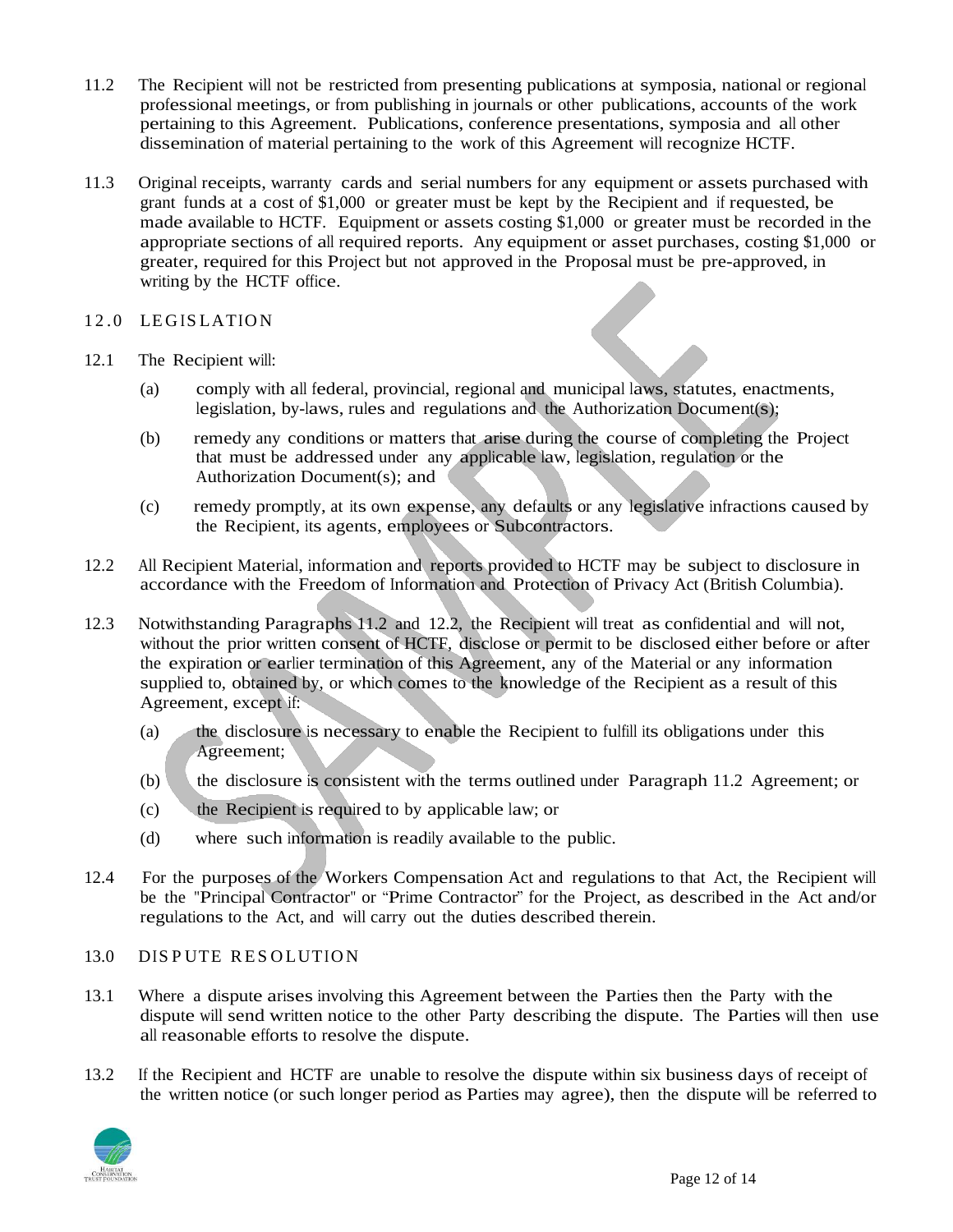and finally resolved by arbitration pursuant to the Arbitration Act, and the place of arbitration will be Victoria, or elsewhere as decided by HCTF at its sole discretion.

13.3 The Party that loses the arbitration will pay the other Party's reasonable costs, other than direct staff costs, up to a maximum of \$10,000 per arbitration, and if the arbitration result is that neither Party loses entirely then the reasonable costs will be apportioned accordingly between the Parties.

# 14.0 REPRESENTATIONS AND WARRANTIES

- 14.1 The Recipient represents and warrants to HCTF, with the intention that HCTF will rely on it in entering into this Agreement that except as disclosed in writing to HCTF:
	- (a) the Recipient does not know of any fact that materially adversely affects, or could materially adversely affect, its properties, assets, condition (financial or otherwise), business or operations or its ability to fulfill its obligations under this Agreement;
	- (b) the Recipient is not in breach of, or in default under, any law, statute, enactment or regulation of Canada or of the Province of British Columbia, that applies to or is binding on it, that materially affects or could materially affect its ability to fulfill its obligations under this Agreement;
	- (c) the Recipient has the power, capacity and authority to accept, execute, deliver and perform this Agreement; and
	- (d) this Agreement has been fully reviewed and accepted by the Recipient and it is binding upon and enforceable against the Recipient.

## 15.0 FORCE MAJEURE

15.1 If either Party is rendered wholly or partly unable to perform its obligations under this Agreement, other than an ability to make a payment, as a result of an act or event that is beyond the reasonable control or responsibility of that Party, that performance of that Party's obligations will be suspended to the extent so affected, provided that the suspension of performance is of no greater scope and of no longer duration than is reasonably necessary and the non-performing Party uses reasonable efforts to remedy its inability to perform.

# 16.0 RELATIO NS HIP

- 16.1 The Recipient is an independent contractor and not the servant, employee, agent or partner of HCTF.
- 16.2 No partnership, joint venture, agency or other legal entity is created by or will be deemed to be created by this Agreement or any actions of the Parties under this Agreement.
- 16.3 The Recipient has no authority to, and will not, commit HCTF to pay any person, firm or corporation.
- 17.0 NOTICES and LIAISON
- 17.1 Any notice, approval, consent, document, report, statement, waiver, offer, demand or payment required to be given under this Agreement will be considered validly given, delivered or paid to and received by the addressee, if made in writing and delivered personally, on the date of that personal delivery, or if mailed by prepaid post, on the tenth business day after the mailing in Canada as follows: